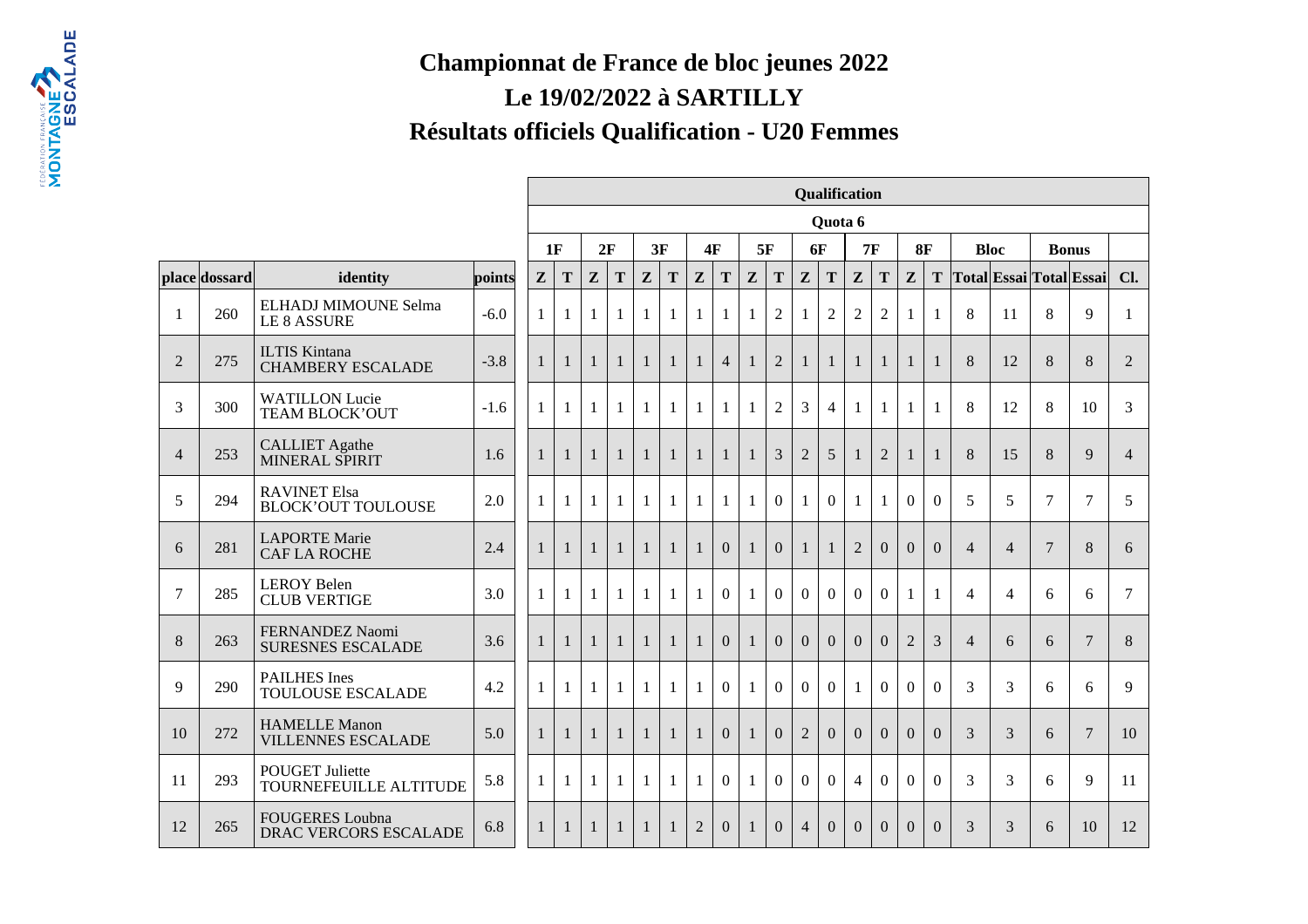| 13 | 254 | <b>CASALES Margot</b><br>E.S. MASSY                   | 7.8  | 1              | $\mathbf{1}$   | 1              | 1              | $\mathbf{1}$   | $\mathbf{2}$   | $\overline{2}$ | $\boldsymbol{0}$ | 1              | $\overline{0}$   | $\overline{0}$   | $\boldsymbol{0}$ | $\mathbf{1}$     | $\boldsymbol{0}$ | $\mathbf{0}$     | $\boldsymbol{0}$ | 3              | $\overline{4}$ | 6              | 7              | 13 |
|----|-----|-------------------------------------------------------|------|----------------|----------------|----------------|----------------|----------------|----------------|----------------|------------------|----------------|------------------|------------------|------------------|------------------|------------------|------------------|------------------|----------------|----------------|----------------|----------------|----|
| 14 | 247 | <b>BALLET</b> Enola<br><b>AMITIE ET NATURE DE</b>     | 8.8  | $\mathbf{1}$   | $\mathbf{1}$   | $\mathbf{1}$   | $\mathbf{1}$   | $\mathbf{1}$   | $\overline{2}$ | $\mathbf{1}$   | $\overline{0}$   | $\overline{2}$ | $\overline{0}$   | $\overline{0}$   | $\overline{0}$   | $\Omega$         | $\overline{0}$   | 3                | $\Omega$         | 3              | $\overline{4}$ | 6              | 9              | 14 |
| 15 | 249 | <b>BOUCARD Florine</b><br><b>CAF LA ROCHE</b>         | 10.0 | $\mathbf{1}$   | $\mathbf{1}$   | $\overline{2}$ | $\overline{2}$ | $\mathbf{1}$   | $\mathbf{1}$   | $\mathbf{1}$   | $\overline{0}$   | $\mathbf{1}$   | $\overline{0}$   | $\overline{0}$   | $\overline{0}$   | 5                | $\overline{0}$   | $\mathbf{0}$     | $\overline{0}$   | 3              | $\overline{4}$ | 6              | 11             | 15 |
| 15 | 259 | <b>DOUDOU</b> Lisa<br>DRAC VERCORS ESCALADE           | 10.0 | $\mathbf{1}$   | $\mathbf{1}$   | $\mathbf{1}$   | $\mathbf{1}$   | $\mathbf{1}$   | $\overline{2}$ | $\overline{2}$ | $\overline{0}$   | $\mathbf{1}$   | $\overline{0}$   | $\overline{0}$   | $\Omega$         | $\Omega$         | $\Omega$         | 5                | $\Omega$         | 3              | $\overline{4}$ | 6              | 11             | 15 |
| 17 | 266 | <b>FOURGNAUD Maia</b><br><b>GRIMPEURS</b>             | 12.6 | $\mathbf{1}$   | 1              | 1              | 1              | $\mathbf{1}$   | $\mathbf{1}$   | $\mathbf{1}$   | $\overline{0}$   | $\mathbf{1}$   | $\overline{0}$   | $\overline{0}$   | $\overline{0}$   | $\overline{0}$   | $\overline{0}$   | $\overline{0}$   | $\mathbf{0}$     | 3              | 3              | 5              | 5              | 17 |
| 17 | 284 | <b>LERONDEL Saula</b><br><b>DEVERS TROYES</b>         | 12.6 | $\mathbf{1}$   | $\mathbf{1}$   | $\mathbf{1}$   | $\mathbf{1}$   | $\mathbf{1}$   | $\mathbf{1}$   | $\mathbf{1}$   | $\boldsymbol{0}$ | $\mathbf{1}$   | $\boldsymbol{0}$ | $\boldsymbol{0}$ | $\boldsymbol{0}$ | $\overline{0}$   | $\overline{0}$   | $\mathbf{0}$     | $\boldsymbol{0}$ | 3              | 3              | 5              | 5              | 17 |
| 17 | 288 | <b>MILLET</b> Jade<br>LES CHAMOIS DU MONT-            | 12.6 | $\mathbf{1}$   | $\mathbf{1}$   | $\mathbf{1}$   | $\mathbf{1}$   | $\mathbf{1}$   | $\mathbf{1}$   | $\mathbf{1}$   | $\overline{0}$   | $\mathbf{1}$   | $\overline{0}$   | $\overline{0}$   | $\overline{0}$   | $\overline{0}$   | $\overline{0}$   | $\mathbf{0}$     | $\overline{0}$   | 3              | 3              | 5              | 5              | 17 |
| 17 | 291 | <b>PASTOR Océane</b><br><b>UNION SPORTIVE CAGNES</b>  | 12.6 | $\mathbf{1}$   | 1              | $\mathbf{1}$   | $\mathbf{1}$   | $\mathbf{1}$   | $\mathbf{1}$   | $\mathbf{1}$   | $\overline{0}$   | $\mathbf{1}$   | $\overline{0}$   | $\overline{0}$   | $\overline{0}$   | $\overline{0}$   | $\overline{0}$   | $\overline{0}$   | $\overline{0}$   | $\overline{3}$ | 3              | $\mathfrak{S}$ | 5              | 17 |
| 21 | 251 | <b>BUFFARD Emily</b><br>LYON ESCALADE SPORTIVE        | 18.6 | 1              | $\mathbf{1}$   | $\mathbf{1}$   | $\mathbf{1}$   | $\mathbf{1}$   | $\mathbf{1}$   | $\mathbf{1}$   | $\overline{0}$   | $\overline{2}$ | $\overline{0}$   | $\overline{0}$   | $\overline{0}$   | $\overline{0}$   | $\overline{0}$   | $\boldsymbol{0}$ | $\overline{0}$   | 3              | 3              | 5              | 6              | 21 |
| 22 | 271 | <b>GRASLAND Marthe</b><br><b>ASPTT NANTES</b>         | 20.3 | $\mathbf{1}$   | $\mathbf{1}$   | $\mathbf{1}$   | $\mathbf{1}$   | $\mathbf{1}$   | $\mathbf{1}$   | $\overline{3}$ | $\overline{0}$   | $\mathbf{1}$   | $\overline{0}$   | $\overline{0}$   | $\overline{0}$   | $\overline{0}$   | $\overline{0}$   | $\overline{0}$   | $\overline{0}$   | 3              | 3              | $\overline{5}$ | $\overline{7}$ | 22 |
| 22 | 286 | <b>MARTIN</b> Jeanne<br><b>CHAMBERY ESCALADE</b>      | 20.3 | 1              | $\mathbf{1}$   | $\mathbf{1}$   | $\mathbf{1}$   | $\mathbf{1}$   | $\mathbf{1}$   | 3              | $\overline{0}$   | $\mathbf{1}$   | $\overline{0}$   | $\overline{0}$   | $\boldsymbol{0}$ | $\boldsymbol{0}$ | $\overline{0}$   | $\mathbf{0}$     | $\boldsymbol{0}$ | 3              | 3              | 5              | $\overline{7}$ | 22 |
| 24 | 245 | <b>ARCHIDOIT Lydie</b><br><b>VERTICAL'ART NANTES</b>  | 24.0 | $\mathbf{1}$   | $\mathbf{1}$   | $\mathbf{1}$   | $\mathbf{1}$   | $\mathbf{1}$   | $\overline{2}$ | $\mathbf{1}$   | $\overline{0}$   | $\mathbf{1}$   | $\overline{0}$   | $\Omega$         | $\Omega$         | $\Omega$         | $\overline{0}$   | $\Omega$         | $\overline{0}$   | 3              | $\overline{4}$ | 5              | 5              | 24 |
| 24 | 283 | <b>LEREBOURS</b> Lisa<br><b>UNION SPORTIVE CAGNES</b> | 24.0 | $\mathbf{1}$   | $\mathbf{1}$   | $\mathbf{1}$   | $\mathbf{1}$   | $\mathbf{1}$   | $\overline{2}$ | $\mathbf{1}$   | $\overline{0}$   | $\mathbf{1}$   | $\overline{0}$   | $\overline{0}$   | $\overline{0}$   | $\overline{0}$   | $\overline{0}$   | $\mathbf{0}$     | $\overline{0}$   | 3              | $\overline{4}$ | 5              | 5              | 24 |
| 24 | 298 | <b>SINIC Eolia</b><br><b>GEMOZAC ESCALADE ET</b>      | 24.0 | $\mathbf{1}$   | $\mathbf{1}$   | $\mathbf{1}$   | $\mathbf{1}$   | $\mathbf{1}$   | $\overline{2}$ | $\mathbf{1}$   | $\overline{0}$   | $\mathbf{1}$   | $\overline{0}$   | $\overline{0}$   | $\overline{0}$   | $\overline{0}$   | $\overline{0}$   | $\overline{0}$   | $\overline{0}$   | 3              | $\overline{4}$ | 5              | 5              | 24 |
| 27 | 246 | <b>BAILET</b> Pauline<br>A.S. GRIMPER                 | 30.1 | $\overline{2}$ | $\overline{2}$ | $\mathbf{1}$   | $\mathbf{1}$   | $\mathbf{1}$   | $\mathbf{1}$   | $\mathbf{1}$   | $\overline{0}$   | $\mathbf{1}$   | $\overline{0}$   | $\overline{0}$   | $\mathbf{0}$     | $\overline{0}$   | $\overline{0}$   | $\overline{0}$   | $\overline{0}$   | 3              | $\overline{4}$ | 5              | 6              | 27 |
| 27 | 282 | LEFEBVRE Agathe<br><b>SPID'EURE</b>                   | 30.1 | $\mathbf{1}$   | $\mathbf{1}$   | $\mathbf{1}$   | $\mathbf{1}$   | $\mathbf{1}$   | $\sqrt{2}$     | $\mathbf{1}$   | $\overline{0}$   | $\sqrt{2}$     | $\overline{0}$   | $\overline{0}$   | $\boldsymbol{0}$ | $\Omega$         | $\Omega$         | $\Omega$         | $\Omega$         | 3              | $\overline{4}$ | 5              | 6              | 27 |
| 29 | 264 | <b>FOUCHER Mila</b><br>LOIRE-DIVATTE ESCALADE         | 34.6 | $\mathbf{1}$   | $\mathbf{1}$   | $\mathbf{1}$   | $\mathbf{1}$   | $\overline{2}$ | $\overline{3}$ | $\mathbf{1}$   | $\Omega$         | $\mathbf{1}$   | $\Omega$         | $\Omega$         | $\Omega$         | $\Omega$         | $\Omega$         | $\Omega$         | $\Omega$         | 3              | 5              | 5              | 6              | 29 |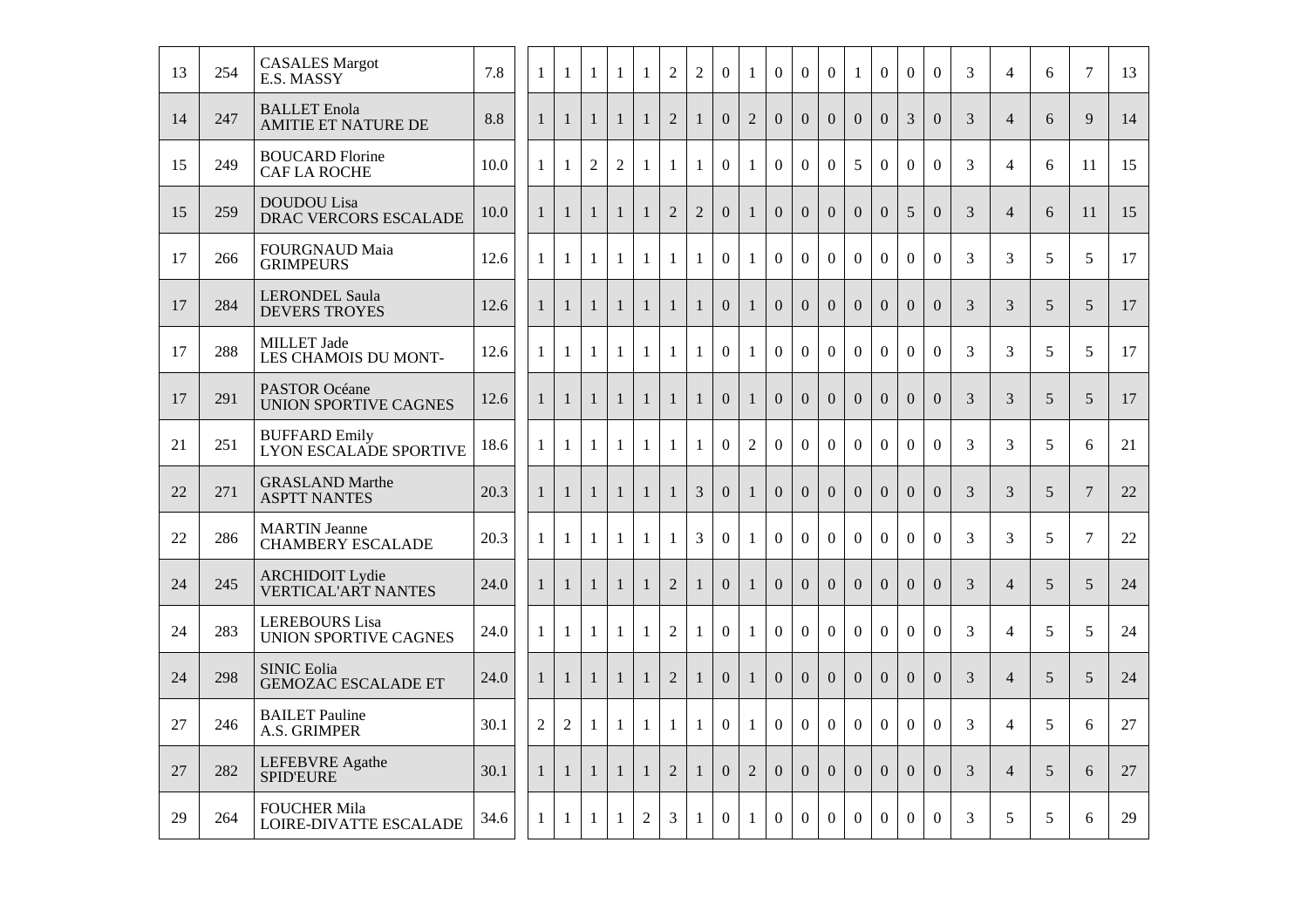| 29 | 279 | <b>JEUNE Loanne</b><br><b>ENTRE-TEMPS</b>                | 34.6 | $\mathbf{1}$   | $\mathbf{1}$   | $\mathbf{1}$   | $\mathbf{1}$   | $\overline{2}$ | 3              | $\mathbf{1}$     | $\mathbf{0}$     | $\mathbf{1}$   | $\theta$         | $\overline{0}$ | $\overline{0}$ | $\overline{0}$           | $\overline{0}$   | $\overline{0}$ | $\theta$                 | 3              | 5              | 5              | 6              | 29 |
|----|-----|----------------------------------------------------------|------|----------------|----------------|----------------|----------------|----------------|----------------|------------------|------------------|----------------|------------------|----------------|----------------|--------------------------|------------------|----------------|--------------------------|----------------|----------------|----------------|----------------|----|
| 31 | 280 | <b>JOUHET Leila</b><br><b>PYRENEA SPORTS</b>             | 39.4 | $\overline{2}$ | $\overline{2}$ | $\mathbf{1}$   | $\mathbf{1}$   | $\overline{2}$ | $\overline{2}$ | $\mathbf{1}$     | $\overline{0}$   | $\mathbf{1}$   | $\overline{0}$   | $\overline{0}$ | $\overline{0}$ | $\overline{0}$           | $\boldsymbol{0}$ | $\mathbf{0}$   | $\overline{0}$           | 3              | 5              | 5              | $\tau$         | 31 |
| 31 | 295 | <b>RICHE Manon</b><br><b>OLYMPIC GARENNOIS</b>           | 39.4 | $\mathbf{1}$   | $\mathbf{1}$   | 1              | 1              | $\mathbf{1}$   | 3              | 3                | $\overline{0}$   | 1              | $\overline{0}$   | $\overline{0}$ | $\overline{0}$ | $\overline{0}$           | $\overline{0}$   | $\blacksquare$ | $\equiv$                 | 3              | 5              | 5              | $\overline{7}$ | 31 |
| 33 | 299 | <b>TEXIDO</b> Morgane<br><b>GRAVITE PLUS</b>             | 44.5 | $\mathbf{1}$   | 1              | $\overline{2}$ | $\overline{2}$ | $\mathbf{1}$   | 3              | $\overline{2}$   | $\overline{0}$   | 1              | $\overline{0}$   | $\overline{0}$ | $\overline{0}$ | $\overline{0}$           | $\overline{0}$   | $\overline{0}$ | $\overline{0}$           | 3              | 6              | 5              | $\overline{7}$ | 33 |
| 34 | 256 | <b>DEFLACHE Candice</b><br><b>LYON ESCALADE SPORTIVE</b> | 47.2 | $\mathbf{1}$   | 1              | $\mathbf{1}$   | $\mathbf{1}$   | $\overline{4}$ | $\overline{4}$ | $\mathbf{1}$     | $\overline{0}$   | $\mathbf{1}$   | $\overline{0}$   | $\overline{0}$ | $\overline{0}$ | $\overline{0}$           | $\Omega$         | $\Omega$       | $\overline{0}$           | 3              | 6              | 5              | 8              | 34 |
| 34 | 262 | <b>FAVETTA Meline</b><br>MAURIENNE ESCALADE              | 47.2 | 1              | 1              | -1             | 1              | $\mathbf{1}$   | $\overline{4}$ | $\overline{3}$   | $\overline{0}$   | $\overline{2}$ | $\overline{0}$   | $\overline{0}$ | $\overline{0}$ | $\overline{0}$           | $\boldsymbol{0}$ | $\overline{0}$ | $\overline{0}$           | 3              | 6              | 5              | 8              | 34 |
| 36 | 302 | <b>WILLANO Axelle</b><br><b>CHAMBERY ESCALADE</b>        | 52.8 | $\mathbf{1}$   | $\mathbf{1}$   | $\mathbf{1}$   | $\mathbf{1}$   | $\overline{2}$ | $\overline{4}$ | $\overline{4}$   | $\overline{0}$   | $\mathbf{1}$   | $\Omega$         | $\Omega$       | $\Omega$       | $\Omega$                 | $\Omega$         | $\Omega$       | $\Omega$                 | 3              | 6              | $\overline{5}$ | 9              | 36 |
| 37 | 269 | <b>GOARNIGOU Jeannelle</b><br><b>C.A.F. CHALONS EN</b>   | 55.7 | 1              | 1              | -1             | 1              | 1              | $\mathbf{1}$   | $\overline{3}$   | $\overline{0}$   | $\overline{0}$ | $\overline{0}$   | $\overline{0}$ | $\overline{0}$ | $\overline{0}$           | $\boldsymbol{0}$ | $\mathbf{0}$   | $\overline{0}$           | $\overline{3}$ | $\overline{3}$ | $\overline{4}$ | 6              | 37 |
| 38 | 270 | <b>GONZALEZ Marilou</b><br><b>USBY ESCALADE</b>          | 58.7 | $\mathbf{1}$   | $\mathbf{1}$   | $\mathbf{1}$   | $\mathbf{1}$   | $\mathbf{1}$   | $\overline{2}$ | $\overline{0}$   | $\overline{0}$   | $\overline{0}$ | $\Omega$         | $\overline{0}$ | $\Omega$       | $\overline{2}$           | $\Omega$         | $\Omega$       | $\Omega$                 | 3              | $\overline{4}$ | $\overline{4}$ | 5              | 38 |
| 39 | 277 | <b>JACQUOT Alix</b><br><b>ESCALADE VOIRON</b>            | 61.8 | $\mathbf{1}$   | 1              | -1             | -1             | 2              | 3              | $\overline{0}$   | $\overline{0}$   | $\mathbf{1}$   | $\overline{0}$   | $\overline{0}$ | $\overline{0}$ | $\overline{0}$           | $\mathbf{0}$     | $\mathbf{0}$   | $\overline{0}$           | 3              | 5              | $\overline{4}$ | 5              | 39 |
| 40 | 276 | <b>ISNARD RICHER Marine</b><br>TOURAINE ESCALADE+        | 65.0 | $\mathbf{1}$   | $\mathbf{1}$   | $\mathbf{1}$   | 1              | $\mathfrak{Z}$ | 3              | $\boldsymbol{0}$ | $\boldsymbol{0}$ | $\mathbf{1}$   | $\boldsymbol{0}$ | $\mathbf{0}$   | $\overline{0}$ | $\overline{0}$           | $\overline{0}$   | $\overline{0}$ | $\boldsymbol{0}$         | 3              | 5              | $\overline{4}$ | 6              | 40 |
| 41 | 248 | <b>BEAUFORT</b> Emma<br>PAREMPUYRE VERTICAL              | 68.2 | $\mathbf{1}$   | $\mathbf{1}$   | $\mathbf{1}$   | $\mathbf{1}$   | $\overline{3}$ | $\overline{4}$ | $\overline{0}$   | $\overline{0}$   | $\overline{2}$ | $\Omega$         | $\Omega$       | $\Omega$       | $\Omega$                 | $\Omega$         | $\Omega$       | $\Omega$                 | 3              | 6              | $\overline{4}$ | $\tau$         | 41 |
| 42 | 268 | <b>GALLARD Méline</b><br><b>REG'ALADE</b>                | 71.5 | $\mathbf{1}$   | $\mathbf{1}$   | $\mathbf{1}$   | $\overline{3}$ | 5              | 5              | $\overline{0}$   | $\overline{0}$   | $\mathbf{1}$   | $\overline{0}$   | $\Omega$       | $\Omega$       | $\Omega$                 | $\Omega$         | $\overline{0}$ | $\overline{0}$           | 3              | $\mathbf{Q}$   | $\overline{4}$ | 8              | 42 |
| 43 | 301 | <b>WAUTHIER Léa</b><br><b>VERTIGE MONTFERMEIL</b>        | 74.9 | $\mathbf{1}$   | $\mathbf{1}$   | $\mathbf{1}$   | $\mathbf{1}$   | $\overline{2}$ | 3              | $\overline{0}$   | $\overline{0}$   | $\overline{0}$ | $\overline{0}$   | $\overline{0}$ | $\overline{0}$ | $\overline{\phantom{a}}$ | $\sim$           | $\sim$         | $\overline{\phantom{a}}$ | 3              | 5              | 3              | $\overline{4}$ | 43 |
| 44 | 287 | <b>MAURICE Justine</b><br><b>SAC A POF</b>               | 78.4 | $\mathbf{1}$   | 1              | $\mathbf{1}$   | $\mathbf{1}$   | $\mathbf{1}$   | $\overline{0}$ | $\mathbf{1}$     | $\overline{0}$   | $\mathbf{1}$   | $\Omega$         | $\Omega$       | $\Omega$       | $\Omega$                 | $\Omega$         | 3              | $\overline{0}$           | $\overline{2}$ | 2              | 6              | 8              | 44 |
| 45 | 274 | <b>HOFFER Marion</b><br><b>ALPI 360</b>                  | 81.9 | 1              | 1              | 1              | 1              | $\overline{0}$ | $\overline{0}$ | $\overline{2}$   | $\overline{0}$   | 3              | $\overline{0}$   | $\overline{0}$ | $\overline{0}$ | $\overline{0}$           | $\boldsymbol{0}$ | $\overline{0}$ | $\mathbf{0}$             | $\overline{2}$ | $\overline{2}$ | $\overline{4}$ | $\tau$         | 45 |
| 45 | 289 | <b>MONROCQ Romane</b><br>G.R.I.M.P.E.                    | 81.9 | $\mathbf{1}$   | $\mathbf{1}$   | $\mathbf{1}$   | $\mathbf{1}$   | $\overline{4}$ | $\Omega$       | $\overline{0}$   | $\Omega$         | $\mathbf{1}$   | $\Omega$         | $\Omega$       | $\Omega$       | $\Omega$                 | $\Omega$         |                |                          | 2              | 2              | $\overline{4}$ | $\tau$         | 45 |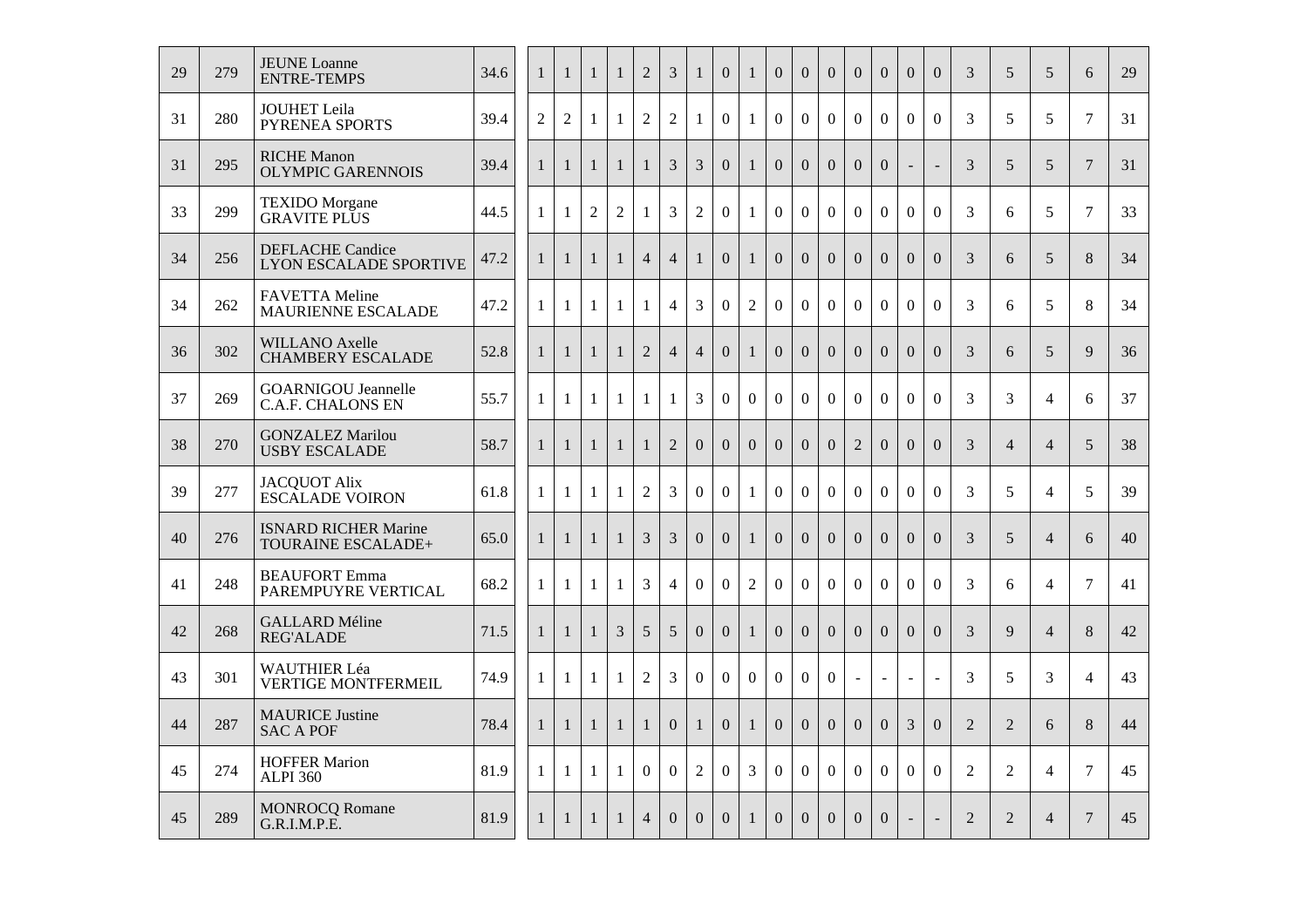| 47 | 257 | <b>DEFOUR Juliette</b><br><b>ESCAPILADE</b>         | 89.3                   |                |                |                  | 1              | $\overline{2}$ | $\overline{2}$ | $\Omega$       | $\Omega$       | $\Omega$       | $\overline{2}$ | $\Omega$       | $\Omega$       | $\Omega$       | $\Omega$                 | $\Omega$ | $\Omega$                 | $\Omega$                 | $\overline{2}$ | 3              | $\overline{4}$ | 6              | 47 |
|----|-----|-----------------------------------------------------|------------------------|----------------|----------------|------------------|----------------|----------------|----------------|----------------|----------------|----------------|----------------|----------------|----------------|----------------|--------------------------|----------|--------------------------|--------------------------|----------------|----------------|----------------|----------------|----|
| 48 | 267 | <b>FRUCTUS Clémence</b><br><b>CHAMBERY ESCALADE</b> | 93.1                   |                | $\mathbf{1}$   | 1                | $\overline{2}$ | $\overline{2}$ | 5              | $\overline{0}$ | 1              | $\Omega$       | $\Omega$       | $\Omega$       | $\Omega$       | $\Omega$       | $\Omega$                 | $\Omega$ |                          |                          | $\mathfrak{D}$ | 3              | $\overline{4}$ | 9              | 48 |
| 49 | 273 | <b>HEMERY Barbara</b><br><b>LES VOIES SALEES</b>    | 97.0                   | $\overline{2}$ |                | $\boldsymbol{2}$ | $\mathfrak{2}$ | 3              | $\overline{2}$ | $\Omega$       | $\overline{2}$ | $\theta$       | $\Omega$       | $\Omega$       | $\mathbf{r}$   | $\sim$         | $\omega$                 | $\sim$   | $\theta$                 | $\theta$                 | 2              | 5              | $\overline{4}$ | 8              | 49 |
| 50 | 250 | <b>BRUN Léa</b><br><b>CEC 26</b>                    | 100.<br>$\mathbf Q$    | 1              |                | $\mathbf{1}$     | $\mathbf{1}$   | $\overline{2}$ | 3              | $\overline{0}$ | $\overline{0}$ | $\overline{0}$ | $\overline{0}$ | $\overline{0}$ | $\sim$         | $\equiv$       | $\Omega$                 | $\Omega$ | $\sim$                   | $\sim$                   | 2              | 3              | 3              | 5              | 50 |
| 51 | 296 | <b>ROEGIERS Charlotte</b><br><b>SAC A POF</b>       | 105.<br>$\Omega$       |                |                | $\mathbf{1}$     | $\overline{2}$ | $\overline{2}$ | $\Omega$       | $\Omega$       | 3              | $\Omega$       | $\Omega$       | $\Omega$       | $\Omega$       | $\Omega$       | $\Omega$                 | $\Omega$ | $\omega$                 | $\sim$                   | $\overline{2}$ | 3              | 3              | 6              | 51 |
| 52 | 297 | ROUAUD Lénéïde<br><b>LES ALPINISTES</b>             | 109.                   |                | $\mathbf{1}$   | $\mathbf{1}$     | $\mathbf{1}$   | 3              | $\overline{2}$ | $\Omega$       | $\overline{0}$ | $\overline{0}$ | $\Omega$       | $\overline{0}$ | $\Omega$       | $\Omega$       | $\Omega$                 | $\Omega$ | $\overline{\phantom{a}}$ |                          | 2              | $\overline{4}$ | 3              | $\overline{4}$ | 52 |
| 53 | 292 | POUGALAN Cléa<br><b>DEVERS TROYES</b>               | 113.<br>3              |                | $\mathfrak{Z}$ | 3                | $\mathbf{1}$   | $\overline{2}$ | $\overline{4}$ | $\Omega$       | $\Omega$       | $\Omega$       | $\Omega$       | $\Omega$       | $\Omega$       | $\Omega$       | $\Omega$                 | $\Omega$ | $\sim$                   | $\sim$                   | 2              | 5              | 3              | 8              | 53 |
| 54 | 255 | D AMICO Salomé<br><b>ODACES</b>                     | 117.<br>$\overline{5}$ |                | $\overline{4}$ | $\overline{4}$   | $\mathbf{1}$   | $\overline{2}$ | $\overline{2}$ | $\Omega$       | $\overline{0}$ | $\overline{0}$ | $\Omega$       | $\Omega$       | $\Omega$       | $\Omega$       | $\sim$                   | $\sim$   | $\overline{\phantom{a}}$ |                          | $\overline{2}$ | 6              | 3              | $\overline{7}$ | 54 |
| 55 | 258 | <b>DESERT Suzie</b><br>CLUB ALPIN FRANCAIS LE       | 121<br>9               |                | $\overline{3}$ | 3                | 2              | $\Omega$       | 3              | $\Omega$       | $\Omega$       | $\Omega$       | $\Omega$       | $\Omega$       | $\Omega$       | $\Omega$       | $\mathbf{r}$             | $\sim$   | $\sim$                   | $\sim$                   |                | 3              | 3              | 8              | 55 |
| 56 | 252 | <b>CAILLOUX Romane</b><br><b>HORIZON VERTICAL</b>   | 126.<br>3              |                | $\overline{0}$ | $\Omega$         | $\mathbf{1}$   | 5              | $\Omega$       | $\Omega$       | $\Omega$       | $\Omega$       | $\overline{2}$ | $\Omega$       | $\Omega$       | $\theta$       |                          | $\sim$   | $\overline{\phantom{a}}$ | $\overline{\phantom{a}}$ | 1              | 5              | 2              | 3              | 56 |
| 57 | 261 | <b>FAISANT</b> Amandine<br><b>VARAP'RANCE</b>       | 130.<br>9              |                | $\Omega$       | $\theta$         | $\mathfrak{Z}$ | $\overline{4}$ | $\theta$       | $\Omega$       | $\theta$       | $\Omega$       | $\theta$       | $\Omega$       | $\overline{0}$ | $\overline{0}$ | $\overline{\phantom{a}}$ |          |                          |                          |                | $\overline{4}$ | 1              | 3              | 57 |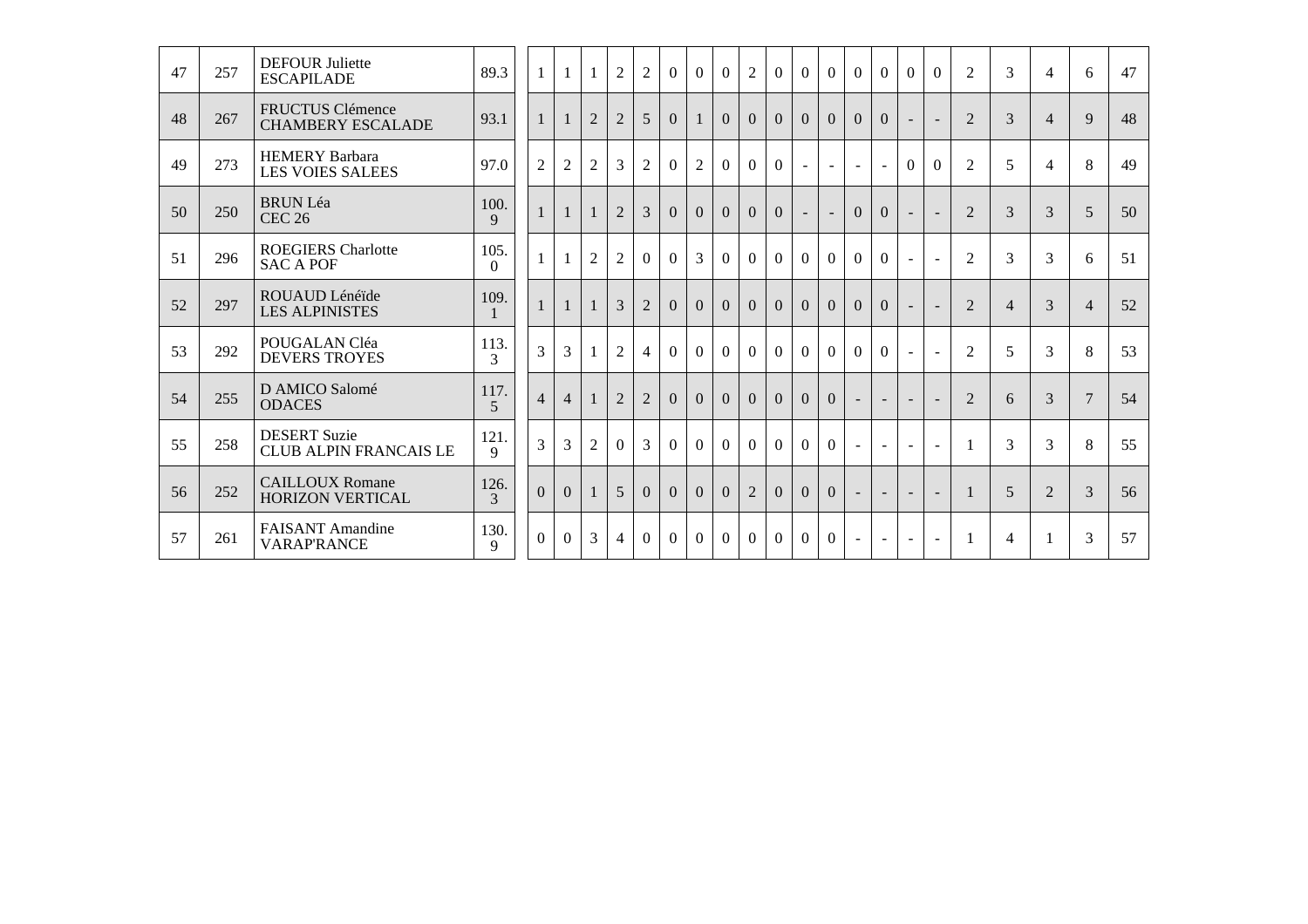## **Championnat de France de bloc jeunes 2022Le 19/02/2022 à SARTILLYRésultats officiels Qualification - U20 Hommes**

|                |               |                                                        |        |                |              |                |                |              |              |                |                |                |                |                | Qualification  |                |                |                |                |                 |                |                 |                         |                |
|----------------|---------------|--------------------------------------------------------|--------|----------------|--------------|----------------|----------------|--------------|--------------|----------------|----------------|----------------|----------------|----------------|----------------|----------------|----------------|----------------|----------------|-----------------|----------------|-----------------|-------------------------|----------------|
|                |               |                                                        |        |                |              |                |                |              |              |                |                |                |                |                | Quota 6        |                |                |                |                |                 |                |                 |                         |                |
|                |               |                                                        |        |                | 1H           |                | 2H             |              | 3H           |                | 4H             |                | 5H             |                | 6H             | 7H             |                |                | 8H             |                 | <b>Bloc</b>    | <b>Bonus</b>    |                         |                |
|                | place dossard | identity                                               | points | Z              | T            | $\mathbf{Z}$   | T              | $\mathbf{Z}$ | T            | Z              | T              | $\mathbf{Z}$   | T              | $\mathbf{Z}$   | T              | Z              | T              | $\mathbf{Z}$   | T              |                 |                |                 | Total Essai Total Essai | Cl.            |
| 1              | 314           | <b>BOUKANDJA BATHOL Justin</b><br><b>ESCAPADE CLUB</b> | $-6.0$ | $\mathbf{1}$   |              |                |                | 1            | 1            | 1              | $\mathbf{1}$   | $\overline{2}$ | 3              | 1              | 1              | $\mathbf{1}$   | $\overline{0}$ | 1              | $\mathbf{1}$   | $\overline{7}$  | 9              | 8               | 9                       | 1              |
|                | 317           | <b>BURTIN Louison</b><br><b>CHAMBERY ESCALADE</b>      | $-6.0$ | 1              | $\mathbf{1}$ | $\mathbf{1}$   | $\mathbf{1}$   | 1            | $\mathbf{1}$ | $\mathbf{1}$   | $\mathbf{1}$   | $\mathbf{1}$   | $\mathbf{1}$   | $\mathbf{1}$   | $\overline{2}$ |                | $\Omega$       | $\overline{2}$ | $\overline{2}$ | $\overline{7}$  | 9              | 8               | 9                       | $\mathbf{1}$   |
| 3              | 303           | <b>ABRIAT</b> Etienne<br>LA DEGAINE ESCALADE ET        | $-1.7$ | 1              | $\mathbf{1}$ | $\overline{2}$ | $\overline{2}$ | $\mathbf{1}$ | $\mathbf{1}$ | $\mathbf{1}$   | 1              | $\overline{2}$ | $\overline{2}$ | $\overline{2}$ | 3              | $\overline{4}$ | $\overline{0}$ | $\mathbf{1}$   | $\mathbf{1}$   | $\tau$          | 11             | 8               | 14                      | 3              |
| $\overline{4}$ | 318           | <b>CABEZAS EGEA Amaury</b><br><b>TEAM BLOCK'OUT</b>    | 1.6    | $\mathbf{1}$   | $\mathbf{1}$ | $\overline{1}$ | $\overline{1}$ | $\mathbf{1}$ | $\mathbf{1}$ | $\mathbf{1}$   | $\overline{4}$ | $\mathbf{1}$   | $\overline{2}$ | $\mathbf{1}$   | $\overline{2}$ | $\mathbf{1}$   | $\Omega$       | $\mathbf{1}$   | $\mathbf{1}$   | $7\phantom{.0}$ | 12             | 8               | 8                       | $\overline{4}$ |
| 5              | 325           | <b>DAUVILLIER Rudy</b><br>7 A L OUEST                  | 1.9    | $\mathbf{1}$   | $\mathbf{1}$ | $\mathbf{1}$   | $\mathbf{1}$   | $\mathbf{1}$ | $\mathbf{1}$ | $\mathbf{1}$   | $\mathbf{1}$   | $\mathbf{1}$   | $\mathbf{1}$   | $\mathbf{1}$   | 5              | $\overline{3}$ | $\mathbf{0}$   | $\overline{4}$ | $\overline{4}$ | $\overline{7}$  | 14             | 8               | 13                      | 5              |
| 6              | 347           | <b>MERARD Tanguy</b><br><b>BRIANCON ESCALADE</b>       | 2.3    | $\overline{1}$ | $\mathbf{1}$ | $\mathbf{1}$   | $\mathbf{1}$   | $\mathbf{1}$ | $\mathbf{1}$ | $\mathbf{1}$   | $\mathbf{1}$   | $\mathbf{1}$   | $\mathbf{1}$   | $\mathbf{1}$   | $\mathbf{1}$   | $\Omega$       | $\Omega$       | $\overline{4}$ | $\overline{4}$ | $\overline{7}$  | 10             | $\overline{7}$  | 10                      | 6              |
| $\overline{7}$ | 363           | <b>SHANKLAND Pierre</b><br>E.S. MASSY                  | 2.7    | -1             | $\mathbf{1}$ | $\mathbf{1}$   | $\mathbf{1}$   | 1            | $\mathbf{1}$ | $\mathbf{1}$   | $\mathbf{1}$   | 1              | $\overline{4}$ | 1              | $\overline{2}$ | $\Omega$       | $\Omega$       | $\overline{4}$ | $\overline{4}$ | $\overline{7}$  | 14             | $\tau$          | 10                      | 7              |
| 8              | 323           | <b>D ANTERROCHES Tristan</b><br><b>LE 8 ASSURE</b>     | 3.3    | $\mathbf{1}$   | $\mathbf{1}$ | $\mathbf{1}$   | $\overline{1}$ | $\mathbf{1}$ | $\mathbf{1}$ | $\mathbf{1}$   | $\mathbf{1}$   | $\mathbf{1}$   | $\mathbf{1}$   | $\overline{3}$ | $\Omega$       | 5              | $\Omega$       | $\overline{2}$ | $\overline{2}$ | 6               | $\overline{7}$ | 8               | 15                      | 8              |
| 9              | 360           | <b>ROUX Matias</b><br><b>LYON ESCALADE SPORTIVE</b>    | 3.9    | $\mathbf{1}$   | $\mathbf{1}$ | $\mathbf{1}$   | $\mathbf{1}$   | $\mathbf{1}$ | 1            | $\overline{2}$ | $\overline{2}$ | $\mathbf{1}$   | $\overline{2}$ | $\overline{2}$ | $\overline{0}$ | $\overline{3}$ | $\overline{0}$ | $\mathbf{1}$   | $\mathbf{1}$   | 6               | 8              | 8               | 12                      | 9              |
| 10             | 315           | <b>BOURGEOIS Félix</b><br><b>MODJO ESCALADE</b>        | 4.5    | $\mathbf{1}$   |              | $\mathbf{1}$   | $\mathbf{1}$   | $\mathbf{1}$ | $\mathbf{1}$ | $\mathbf{1}$   | $\mathbf{1}$   | $\mathbf{1}$   | $\overline{2}$ | 5              | $\overline{0}$ | $\overline{0}$ | $\Omega$       | $\mathbf{1}$   | $\mathbf{1}$   | 6               | $\overline{7}$ | $7\phantom{.0}$ | 11                      | 10             |
| 11             | 334           | <b>GRENIER Mael</b><br><b>CLUB VERTIGE</b>             | 5.3    | $\mathbf{1}$   | $\mathbf{1}$ | $\mathbf{1}$   | 1              | 1            | $\mathbf{1}$ | 1              | $\mathbf{1}$   | $\mathbf{1}$   | $\overline{3}$ | $\Omega$       | $\Omega$       | 1              | $\Omega$       | 3              | 3              | 6               | 10             | $\tau$          | 9                       | 11             |
| 12             | 355           | RATINEY JACQUEMARD<br>Satya                            | 6.1    | $\mathbf{1}$   | $\mathbf{1}$ | $\mathbf{1}$   | $\mathbf{1}$   | $\mathbf{1}$ | $\mathbf{1}$ | $\overline{2}$ | $\overline{2}$ | 1              | $\overline{2}$ | 5              | $\overline{0}$ | $\mathbf{0}$   | $\Omega$       | $\overline{4}$ | $\overline{4}$ | 6               | 11             | $\overline{7}$  | 15                      | 12             |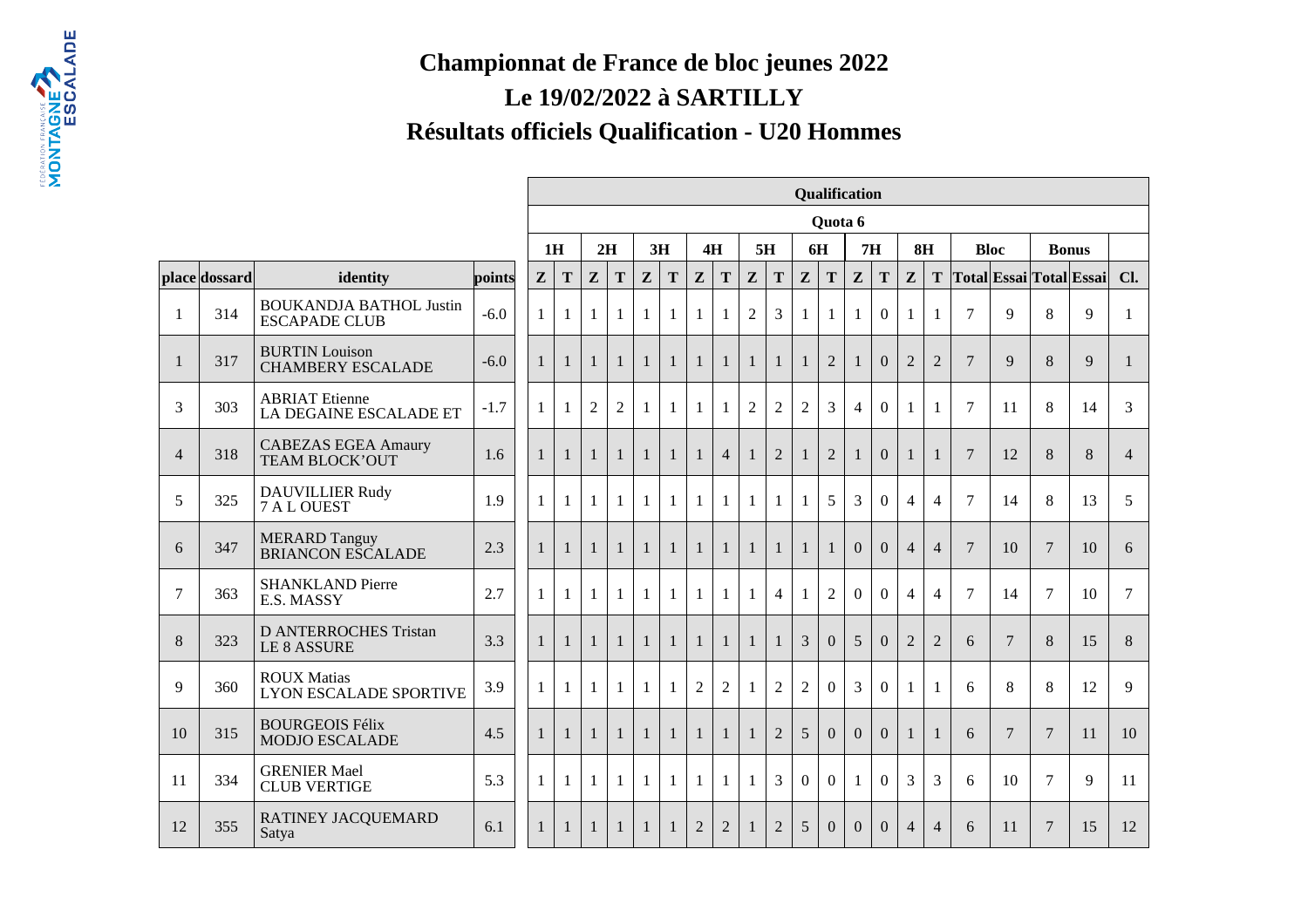| 13 | 328 | DE CORDOVA Jérémy<br><b>IMAGINE</b>                | 7.0  | 1            | $\mathbf{1}$ | 1              | 1              | $\mathbf{1}$ | 1              | $\overline{2}$ | $\mathbf{2}$   | 1              | $\overline{2}$   | $\mathbf{1}$   | $\mathbf{1}$     | $\boldsymbol{0}$ | $\overline{0}$ | $\mathbf{0}$   | $\theta$         | 6              | 8               | 6              | 7      | 13 |
|----|-----|----------------------------------------------------|------|--------------|--------------|----------------|----------------|--------------|----------------|----------------|----------------|----------------|------------------|----------------|------------------|------------------|----------------|----------------|------------------|----------------|-----------------|----------------|--------|----|
| 14 | 311 | <b>BERNET Mathis</b><br><b>CHAMBERY ESCALADE</b>   | 7.9  | $\mathbf{1}$ | $\mathbf{1}$ | $\mathbf{1}$   | $\mathbf{1}$   | $\mathbf{1}$ | $\overline{2}$ | $\overline{2}$ | $\overline{2}$ | $\mathbf{1}$   | 5                | $\overline{0}$ | $\overline{0}$   | $\Omega$         | $\overline{0}$ | $\mathbf{1}$   | $\mathbf{1}$     | 6              | 12              | 6              | $\tau$ | 14 |
| 15 | 345 | <b>MAROBIN Matteo</b><br>TOURNEFEUILLE ALTITUDE    | 8.9  | $\mathbf{1}$ | $\mathbf{1}$ | $\mathbf{1}$   | $\mathbf{1}$   | $\mathbf{1}$ | $\mathbf{1}$   | $\mathbf{1}$   | $\mathbf{1}$   | $\overline{2}$ | $\overline{0}$   | $\mathbf{1}$   | $\boldsymbol{0}$ | $\overline{2}$   | $\overline{0}$ | 5              | 5                | 5              | $\mathbf Q$     | 8              | 14     | 15 |
| 16 | 330 | <b>FECHOZ Louis</b><br><b>AUSTRAL ROC</b>          | 10.0 | $\mathbf{1}$ | $\mathbf{1}$ | $\mathbf{1}$   | $\mathbf{1}$   | $\mathbf{1}$ | $\mathbf{1}$   | 3              | 3              | $\mathbf{1}$   | $\overline{0}$   | $\overline{0}$ | $\Omega$         | $\mathbf{1}$     | $\Omega$       | $\overline{2}$ | $\overline{2}$   | 5              | 8               | $\tau$         | 10     | 16 |
| 17 | 331 | <b>FOURURE Thomas</b><br><b>BRIANCON ESCALADE</b>  | 11.2 | $\mathbf{1}$ | 1            | 1              | 1              | $\mathbf{1}$ | $\mathbf{1}$   | $\overline{3}$ | $\overline{0}$ | 3              | $\overline{4}$   | $\overline{3}$ | $\overline{0}$   | $\overline{0}$   | $\overline{0}$ | 3              | $\overline{3}$   | 5              | 10              | $\overline{7}$ | 15     | 17 |
| 18 | 333 | <b>GAUTIER Yannis</b><br><b>BRIANCON ESCALADE</b>  | 12.4 | 1            | $\mathbf{1}$ | $\overline{2}$ | $\overline{2}$ | $\mathbf{1}$ | $\mathbf{1}$   | $\overline{2}$ | 5              | $\mathbf{1}$   | $\boldsymbol{0}$ | $\mathbf{1}$   | $\overline{0}$   | $\overline{0}$   | $\overline{0}$ | 5              | 5                | 5              | 14              | $\overline{7}$ | 13     | 18 |
| 19 | 313 | <b>BOJMAN</b> Adam<br><b>USBY ESCALADE</b>         | 13.7 | 1            | $\mathbf{1}$ | $\mathbf{1}$   | $\mathbf{1}$   | $\mathbf{1}$ | $\overline{2}$ | $\mathbf{1}$   | $\mathbf{1}$   | $\mathbf{1}$   | $\mathbf{1}$     | $\overline{4}$ | $\boldsymbol{0}$ | $\boldsymbol{0}$ | $\overline{0}$ | $\mathbf{0}$   | $\overline{0}$   | 5              | 6               | 6              | 9      | 19 |
| 20 | 344 | <b>MARCE</b> Enzo<br>MINERAL SPIRIT                | 15.1 | $\mathbf{1}$ | $\mathbf{1}$ | $\mathbf{1}$   | $\mathbf{1}$   | $\mathbf{1}$ | $\mathbf{1}$   | $\mathbf{1}$   | $\mathbf{1}$   | 3              | 3                | $\mathbf{1}$   | $\Omega$         | $\Omega$         | $\Omega$       | $\Omega$       | $\overline{0}$   | 5              | $\overline{7}$  | 6              | 8      | 20 |
| 20 | 351 | <b>PASQUIER Nicolas</b><br><b>VERTICAL'CITE</b>    | 15.1 | $\mathbf{1}$ | $\mathbf{1}$ | 1              | $\mathbf{1}$   | $\mathbf{1}$ | $\mathbf{1}$   | $\mathbf{1}$   | 1              | $\mathbf{1}$   | $\overline{0}$   | $\Omega$       | $\overline{0}$   | $\overline{0}$   | $\overline{0}$ | 3              | 3                | 5              | $\overline{7}$  | 6              | 8      | 20 |
| 22 | 324 | <b>DAIGUSON</b> Quentin<br>A.S.A. ESCALADE AVRILLE | 18.1 | $\mathbf{1}$ | $\mathbf{1}$ | $\mathbf{1}$   | $\mathbf{1}$   | $\mathbf{1}$ | $\mathbf{1}$   | $\overline{2}$ | $\overline{2}$ | $\mathbf{1}$   | $\overline{0}$   | $\overline{0}$ | $\overline{0}$   | $\overline{0}$   | $\overline{0}$ | $\overline{3}$ | 3                | 5              | 8               | 6              | 9      | 22 |
| 23 | 341 | LE ROLLAND Thomas<br><b>AMICALE LAIQUE D'ANSE</b>  | 19.7 | 1            | $\mathbf{1}$ | $\mathbf{1}$   | $\sqrt{2}$     | $\mathbf{1}$ | $\mathbf{1}$   | $\mathbf{1}$   | $\mathbf{1}$   | $\mathbf{2}$   | $\boldsymbol{0}$ | $\overline{0}$ | $\boldsymbol{0}$ | $\mathbf{0}$     | $\overline{0}$ | $\overline{4}$ | $\overline{4}$   | 5              | 9               | 6              | 10     | 23 |
| 23 | 354 | POLES Jordi<br><b>LYON ESCALADE SPORTIVE</b>       | 19.7 | $\mathbf{1}$ | $\mathbf{1}$ | $\mathbf{1}$   | $\mathbf{1}$   | $\mathbf{1}$ | $\mathbf{1}$   | $\mathbf{1}$   | $\mathbf{1}$   | 5              | 5                | $\mathbf{1}$   | $\Omega$         | $\Omega$         | $\Omega$       | $\Omega$       | $\Omega$         | $\overline{5}$ | $\mathbf{Q}$    | 6              | 10     | 23 |
| 25 | 365 | <b>VENEAULT</b> Loris<br><b>CANYON ESCALADE</b>    | 23.1 | $\mathbf{1}$ | 1            | 1              | 1              | $\mathbf{1}$ | $\mathbf{1}$   | $\mathbf{1}$   | 1              | $\overline{2}$ | $\overline{0}$   | $\mathbf{1}$   | $\Omega$         | $\overline{2}$   | $\overline{0}$ | $\Omega$       | $\overline{0}$   | $\overline{4}$ | $\overline{4}$  | $\overline{7}$ | 9      | 25 |
| 26 | 319 | <b>CHAUVET</b> Leo<br><b>BRIANCON ESCALADE</b>     | 24.9 | $\mathbf{1}$ | $\mathbf{1}$ | $\mathbf{1}$   | $\mathbf{1}$   | $\mathbf{1}$ | $\mathbf{1}$   | $\mathbf{1}$   | $\mathbf{1}$   | $\overline{3}$ | $\overline{0}$   | $\overline{2}$ | $\overline{0}$   | $\overline{0}$   | $\overline{0}$ | $\overline{0}$ | $\overline{0}$   | $\overline{4}$ | $\overline{4}$  | 6              | 9      | 26 |
| 27 | 337 | HUDAULT Clément<br><b>BRON VERTICAL</b>            | 26.7 | $\mathbf{1}$ | $\mathbf{1}$ | $\mathbf{1}$   | $\mathbf{1}$   | $\mathbf{1}$ | $\mathbf{1}$   | $\sqrt{2}$     | $\sqrt{2}$     | $\overline{4}$ | $\overline{0}$   | $\overline{2}$ | $\overline{0}$   | $\overline{0}$   | $\overline{0}$ | $\overline{0}$ | $\mathbf{0}$     | $\overline{4}$ | 5               | 6              | 11     | 27 |
| 28 | 361 | <b>SARRON Swann</b><br><b>BRIANCON ESCALADE</b>    | 28.7 | 1            | $\mathbf{1}$ | $\overline{2}$ | $\overline{2}$ | $\mathbf{1}$ | $\mathbf{1}$   | $\mathbf{1}$   | 3              | $\mathbf{2}$   | $\overline{0}$   | $\mathbf{1}$   | $\overline{0}$   |                  |                | $\Omega$       | $\boldsymbol{0}$ | $\overline{4}$ | $7\phantom{.0}$ | 6              | 8      | 28 |
| 29 | 350 | <b>OUDIN</b> Paul<br><b>ROC EVASION ANNECY</b>     | 30.7 | -1           | $\mathbf{1}$ | $\mathbf{1}$   | $\mathbf{1}$   | $\mathbf{1}$ | $\overline{2}$ | $\mathbf{1}$   | $\mathbf{1}$   | $\overline{0}$ | $\overline{0}$   | $\overline{2}$ | $\Omega$         | $\Omega$         | $\Omega$       | $\Omega$       | $\overline{0}$   | $\overline{4}$ | 5               | 5              | 6      | 29 |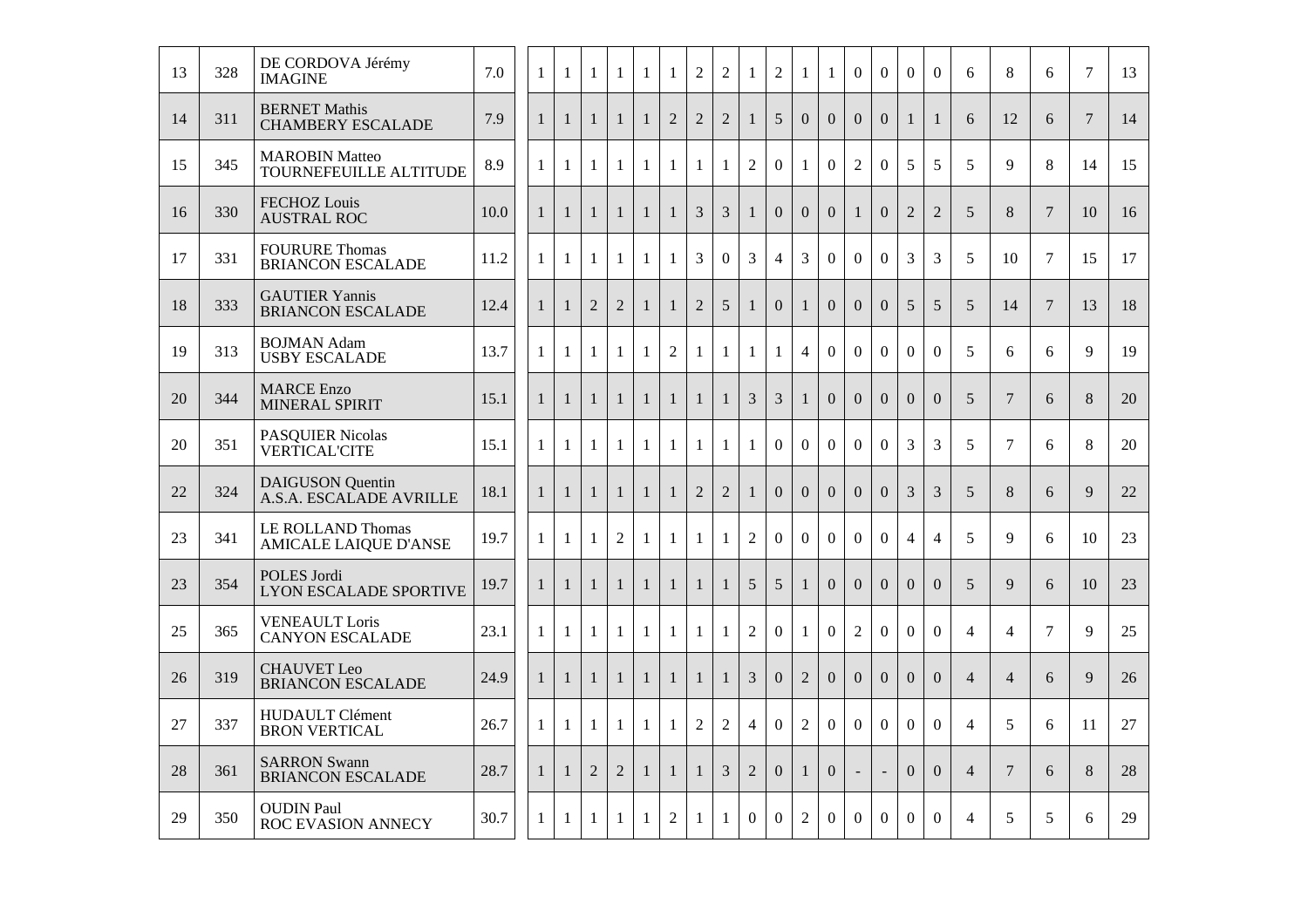| 30 | 340 | <b>LE LOARER Eliott</b><br><b>ESPACE LOISIRS SPORTIFS</b>  | 32.8 | $\mathbf{1}$ | $\mathbf{1}$ | $\mathbf{1}$   | $\overline{2}$ | $\mathbf{1}$   | $\mathbf{1}$   | $\overline{2}$ | $\overline{2}$ | $\overline{0}$ | $\overline{0}$ | $\overline{0}$ | $\overline{0}$   | $\overline{2}$           | $\overline{0}$ | $\overline{0}$           | $\boldsymbol{0}$ | $\overline{4}$ | 6              | 5              | $\overline{7}$ | 30 |
|----|-----|------------------------------------------------------------|------|--------------|--------------|----------------|----------------|----------------|----------------|----------------|----------------|----------------|----------------|----------------|------------------|--------------------------|----------------|--------------------------|------------------|----------------|----------------|----------------|----------------|----|
| 31 | 349 | <b>MICHOT</b> Melvyn<br>M.J.C. MIGENNES                    | 34.9 | $\mathbf{1}$ | $\mathbf{1}$ | $\mathbf{1}$   | $\mathbf{1}$   | $\mathbf{1}$   | $\overline{2}$ | $\mathbf{1}$   | $\overline{2}$ | $\overline{0}$ | $\overline{0}$ | 5              | $\boldsymbol{0}$ | $\overline{0}$           | $\overline{0}$ | $\boldsymbol{0}$         | $\overline{0}$   | $\overline{4}$ | 6              | 5              | 9              | 31 |
| 32 | 327 | <b>DAVOT</b> Clément<br><b>TOULOUSE ESCALADE</b>           | 37.1 | $\mathbf{1}$ | $\mathbf{1}$ | $\mathbf{1}$   | $\mathbf{1}$   | $\mathbf{1}$   | $\mathbf{1}$   | 3              | $\overline{4}$ | $\overline{2}$ | $\Omega$       | $\Omega$       | $\Omega$         | $\Omega$                 | $\Omega$       | $\Omega$                 | $\overline{0}$   | $\overline{4}$ | $\overline{7}$ | 5              | 8              | 32 |
| 33 | 320 | <b>CHEMELLE Colin</b><br><b>CLUB VERTIGE</b>               | 39.4 | $\mathbf{1}$ | 1            | 1              | $\mathbf{1}$   | $\mathbf{1}$   | $\mathbf{1}$   | $\mathbf{1}$   | $\overline{0}$ | $\mathbf{1}$   | 5              | $\Omega$       | $\overline{0}$   | $\overline{0}$           | $\overline{0}$ | $\mathbf{0}$             | $\overline{0}$   | $\overline{4}$ | 8              | 5              | 5              | 33 |
| 34 | 364 | <b>THOMA</b> Maxime<br><b>AU PIED DES MURS</b>             | 41.8 | $\mathbf{1}$ | $\mathbf{1}$ | $\mathbf{1}$   | $\overline{2}$ | $\mathbf{1}$   | $\mathbf{1}$   | $\mathbf{1}$   | $\overline{4}$ | $\overline{0}$ | $\overline{0}$ | $\overline{2}$ | $\overline{0}$   | ÷.                       | ÷.             | $\overline{\phantom{a}}$ | ÷.               | $\overline{4}$ | 8              | 5              | 6              | 34 |
| 35 | 338 | <b>LADET</b> Mateo<br>TOURNEFEUILLE ALTITUDE               | 44.2 | $\mathbf{1}$ | 1            | $\mathfrak{Z}$ | 3              | $\mathbf{1}$   | $\mathbf{1}$   | $\mathbf{2}$   | $\Omega$       | $\mathbf{2}$   | 3              | $\Omega$       | $\overline{0}$   | $\overline{0}$           | $\overline{0}$ | $\Omega$                 | $\mathbf{0}$     | $\overline{4}$ | 8              | 5              | 9              | 35 |
| 36 | 306 | <b>BAJU</b> Paul<br>TOURNEFEUILLE ALTITUDE                 | 46.7 | $\mathbf{1}$ | $\mathbf{1}$ | $\mathbf{1}$   | $\mathbf{1}$   | $\mathbf{1}$   | $\mathbf{1}$   | $\mathbf{1}$   | $\mathbf{1}$   | $\overline{0}$ | $\overline{0}$ | $\overline{0}$ | $\Omega$         | $\Omega$                 | $\Omega$       | $\Omega$                 | $\Omega$         | $\overline{4}$ | $\overline{4}$ | $\overline{4}$ | $\overline{4}$ | 36 |
| 36 | 335 | <b>GUEYDON Pierre Alexandre</b><br>A.S. GRIMPER            | 46.7 | $\mathbf{1}$ | $\mathbf{1}$ | $\mathbf{1}$   | $\mathbf{1}$   | $\mathbf{1}$   | $\mathbf{1}$   | $\mathbf{1}$   | $\mathbf{1}$   | $\overline{0}$ | $\overline{0}$ | $\overline{0}$ | $\overline{0}$   | $\boldsymbol{0}$         | $\overline{0}$ | $\mathbf{0}$             | $\mathbf{0}$     | $\overline{4}$ | $\overline{4}$ | $\overline{4}$ | $\overline{4}$ | 36 |
| 38 | 309 | <b>BECKER Hector</b><br>A.S.C.P.A.                         | 52.0 | $\mathbf{1}$ | $\mathbf{1}$ | $\mathbf{1}$   | $\mathbf{1}$   | $\mathbf{1}$   | $\mathbf{1}$   | $\mathbf{1}$   | $\overline{2}$ | $\Omega$       | $\overline{0}$ | $\Omega$       | $\Omega$         | $\Omega$                 | $\Omega$       | $\Omega$                 | $\overline{0}$   | $\overline{4}$ | 5              | $\overline{4}$ | $\overline{4}$ | 38 |
| 38 | 326 | DAVID Clément<br>A.S. GRIMPER                              | 52.0 | $\mathbf{1}$ | $\mathbf{1}$ | $\mathbf{1}$   | $\mathbf{1}$   | $\mathbf{1}$   | $\mathbf{1}$   | $\mathbf{1}$   | $\overline{2}$ | $\overline{0}$ | $\overline{0}$ | $\overline{0}$ | $\overline{0}$   | $\overline{0}$           | $\overline{0}$ | $\mathbf{0}$             | $\overline{0}$   | $\overline{4}$ | 5              | $\overline{4}$ | $\overline{4}$ | 38 |
| 40 | 322 | <b>CRETE Tim</b><br><b>2APN GRIMPE</b>                     | 57.5 | 1            | $\mathbf{1}$ | $\mathbf{1}$   | $\mathbf{1}$   | $\overline{2}$ | 3              | $\mathbf{1}$   | $\mathbf{1}$   | $\overline{0}$ | $\overline{0}$ | $\overline{0}$ | $\overline{0}$   | $\overline{0}$           | $\overline{0}$ | $\overline{0}$           | $\overline{0}$   | $\overline{4}$ | 6              | $\overline{4}$ | 5              | 40 |
| 40 | 353 | <b>PLOMION Baptiste</b><br>LEVALLOIS SPORTING              | 57.5 | 1            | $\mathbf{1}$ | $\mathbf{1}$   | $\mathbf{1}$   | $\mathbf{1}$   | $\overline{2}$ | $\overline{2}$ | $\overline{2}$ | $\overline{0}$ | $\overline{0}$ | $\overline{0}$ | $\boldsymbol{0}$ | $\sim$                   | $\blacksquare$ | $\mathbf{0}$             | $\overline{0}$   | $\overline{4}$ | 6              | $\overline{4}$ | 5              | 40 |
| 42 | 339 | <b>LE DIBERDER Milo</b><br><b>TY KRAPAT</b>                | 63.3 | $\mathbf{1}$ | $\mathbf{1}$ | $\overline{2}$ | $\overline{3}$ | $\mathbf{1}$   | $\mathbf{1}$   | $\mathbf{1}$   | $\overline{2}$ | $\overline{0}$ | $\Omega$       | $\Omega$       | $\Omega$         | $\Omega$                 | $\Omega$       | $\Omega$                 | $\overline{0}$   | $\overline{4}$ | $\overline{7}$ | $\overline{4}$ | 5              | 42 |
| 43 | 362 | <b>SEGUIN Alexis</b><br><b>GEMOZAC ESCALADE ET</b>         | 66.2 | $\mathbf{1}$ | 1            | $\overline{2}$ | $\overline{2}$ | $\mathbf{1}$   | $\overline{2}$ | $\mathbf{1}$   | $\overline{3}$ | $\overline{0}$ | $\overline{0}$ | $\equiv$       | $\blacksquare$   | $\overline{0}$           | $\overline{0}$ | $\overline{0}$           | $\overline{0}$   | $\overline{4}$ | 8              | $\overline{4}$ | 5              | 43 |
| 44 | 321 | <b>COMTE Thomas</b><br><b>ENTRE-TEMPS</b>                  | 69.3 | $\mathbf{1}$ | $\mathbf{1}$ | $\mathbf{1}$   | $\mathfrak{Z}$ | $\mathbf{1}$   | $\mathbf{1}$   | $\mathfrak{Z}$ | 3              | $\overline{0}$ | $\overline{0}$ | $\overline{0}$ | $\overline{0}$   | $\overline{0}$           | $\overline{0}$ | $\overline{0}$           | $\overline{0}$   | $\overline{4}$ | 8              | $\overline{4}$ | 6              | 44 |
| 45 | 348 | <b>MERMILLOD BLONDIN Jules</b><br><b>TEAM CORTI</b>        | 72.5 | $\mathbf{1}$ | 1            | 1              | $\overline{4}$ | $\mathbf{1}$   | 1              | 1              | $\overline{4}$ | $\overline{0}$ | $\overline{0}$ | $\Omega$       | $\Omega$         | $\overline{\phantom{a}}$ | $\sim$         | $\Omega$                 | $\theta$         | $\overline{4}$ | 10             | $\overline{4}$ | $\overline{4}$ | 45 |
| 46 | 305 | <b>AUBERT MASMOUDI Younes</b><br><b>ROC EVASION ANNECY</b> | 75.7 | 1            | 2            | 1              | $\overline{2}$ | $\mathbf{1}$   | $\overline{4}$ | 3              | 3              | $\Omega$       | $\Omega$       | $\Omega$       | $\Omega$         | $\Omega$                 | $\Omega$       | $\Omega$                 | $\Omega$         | $\overline{4}$ | 11             | $\overline{4}$ | 6              | 46 |